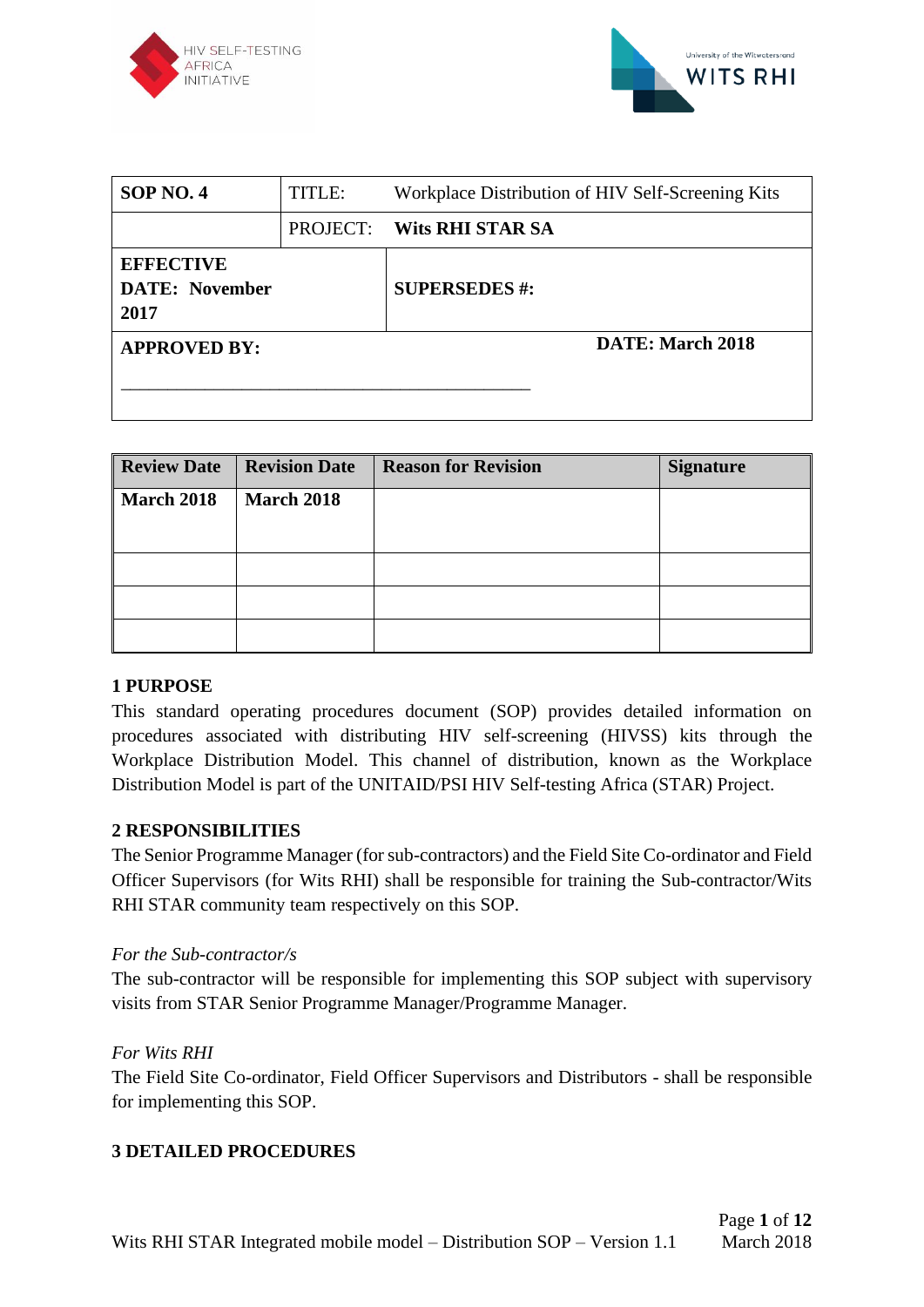



The HIV self-screening kits used in this study will be the OraQuick Advance Rapid HIV 1/2, oral fluid test. The workplaces targeted for workplace distribution are located throughout Gauteng, Mpumalanga and North West Provinces. Where possible self-screening kit distribution will be integrated within existing workplaces employee wellness programmes.

### **3.1. Baseline assessment of workplace**

Workplace HIVSS distribution is aimed at targeting workplaces with large male workforces with poor HIV testing coverage. Targeted workplaces are required to provide a description of any workplace offered HIV testing programme and the following data:

- Total employees disaggregated by age and gender
- Total employees tested for HIV in last 12 months disaggregated by age and gender (where available)
- Total employees on ART (where available)

Workplaces specifically targeted are those in the following sectors:

- Mining
- Construction
- Manufacturing
- Security
- Petroleum
- **Agriculture**

#### **3.2 Offer of HIV self-screening**

The following employees will be offered HIVSS:

- All employees will be offered an HIVSS to take home with option to HIVSS on site if preferred (assistance available)
- All clients opting for HIVSS for their partner if their partner is:
	- o Male; or
	- $\circ$  if client reports not knowing their partner's status or knowing their partner has not been tested recently.

#### **3.3 Preparation for Workplace Distribution Model:**

- Permission granted by employer.
- Detailed plan for access to address all targeted employees. This will be different for each workplace depending on negotiation with employer.
- Equipment and consumable preparation:
	- **i)** HIVSS kits:
		- Prepacked kits in disposable bags with:
			- o Blank HIV self-read card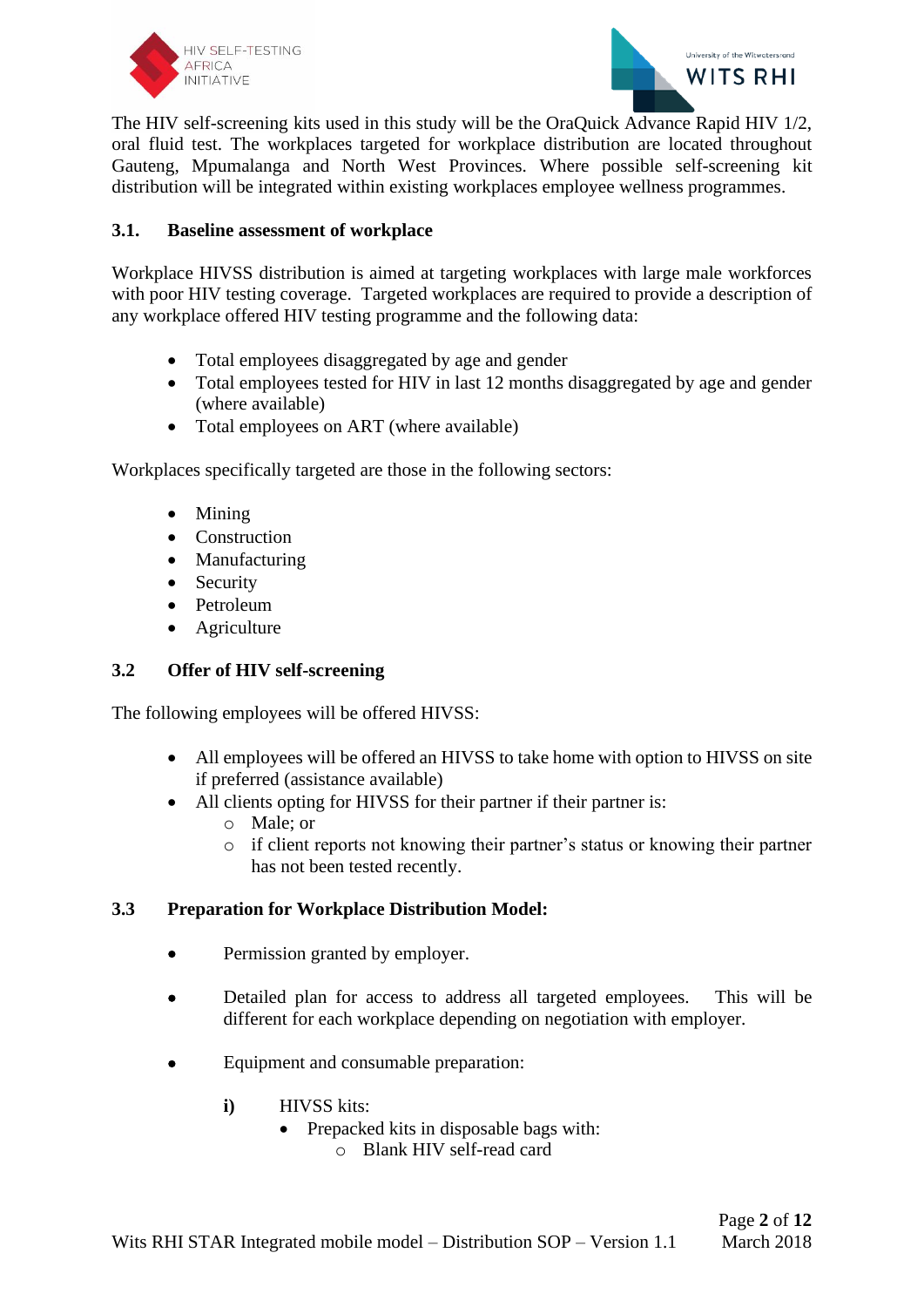



- o HIVSS positive referral card for workplace/public clinic including contact number of Sub-contractor/STAR supervisor and nurse
- o Referral information sheet specific to distribution site
- **ii)** IEC materials:
	- **Fast Facts**
	- FAQs
- **iii)** Equipment:
	- Demonstration table and chairs
	- 2 pop-up cubicles/gazebos with table, chair, disposal bin, light and alarm clock
	- Return box for used kits
- **iv)** DCFs:
	- Workplace Distribution DCF

## **3.4 Workplace Distribution Variations**

This model has 2 variations:

- No confirmatory testing available on site
- Confirmatory testing available on site

Confirmatory testing is only provided where:

- There are human resources available to provide confirmatory testing e.g. an additional counsellor or a Distributor/field supervisor who is also as a trained counsellor
- Sufficient space at the location to set up an additional gazebo to provide confirmatory testing

*SOP adaptions for where confirmatory testing is provided on site are reflected throughout in italics.*

### **3.5 Workplace Distribution location set-up**

The diagram in Appendix A (without confirmatory testing) and *B (with confirmatory testing)*  sets out the ideal location set up. However every workplace is different requiring adaption of the ideal set up. Importantly, site set-up should always prioritize providing clients with confidentiality and protection against inadvertent HIV status disclosure.

### **3.6 HIVSS Workplace Distribution algorithm**

The diagram in Appendix 3 set out the process flow algorithm which is more fully described below.

3.6.1 Recruitment

Two types of recruitment are most commonly used in workplaces:

**i)** Pre-planned groups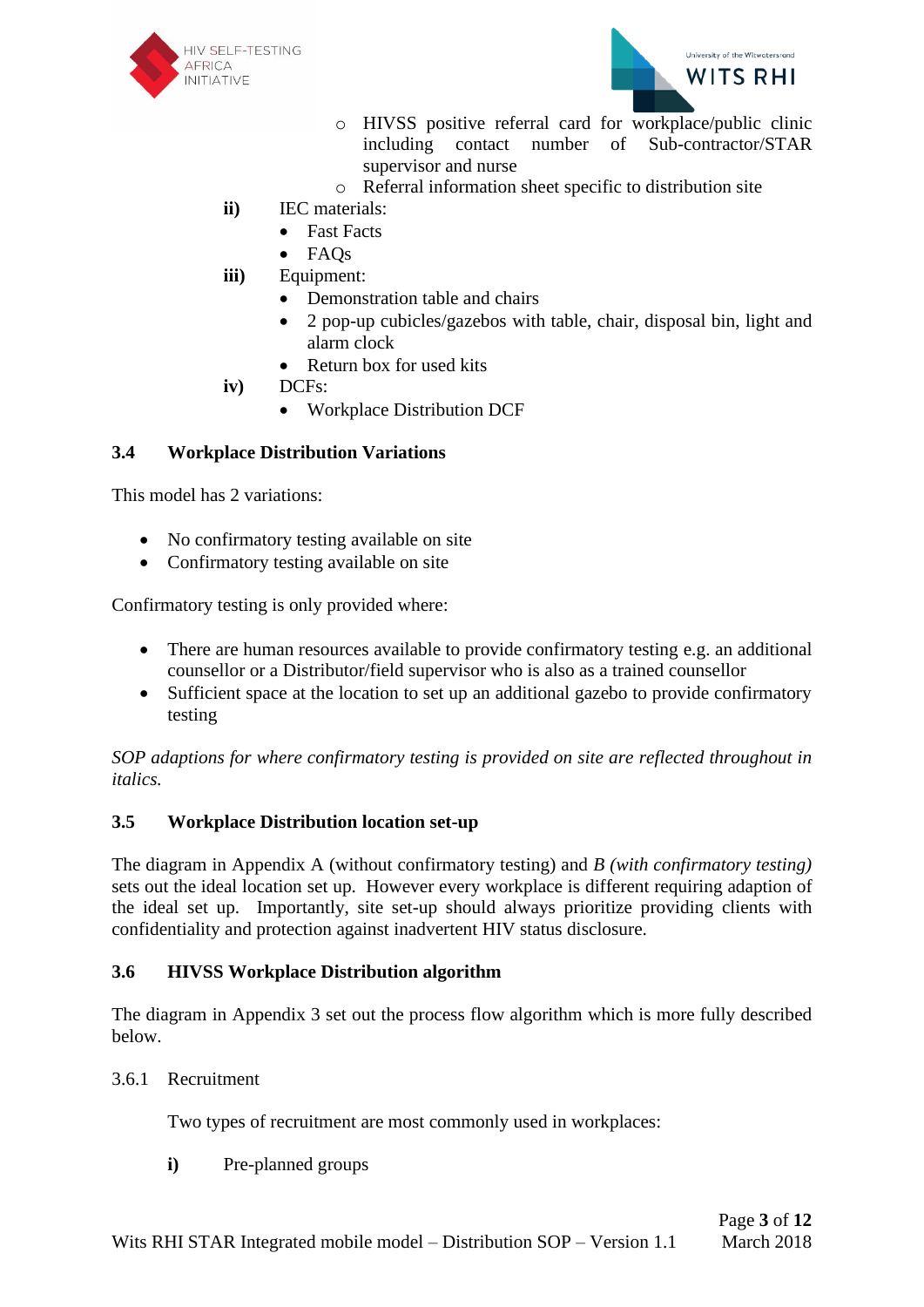



Employees will be addressed in groups that have been set up by the employer e.g. before or after a shift or during a specified time within the work day.

**ii)** Wellness day or HIV testing day campaign

Employees are encouraged to attend wellness/HIV testing service providers located at designated place in workplace. Employees either approach the HIVSS distribution station or are approached by Distributors to mobilize them to attend the service.

- 3.6.2 Demonstration
	- Employees will receive group pre-test counselling and a demonstration of an HIVSS.
	- Where workplace has a media system, the demonstration can be supported by video demonstration.
	- Employees will be encouraged to mark on self-reading card their reading of their result and place it with the used HIVSS kit in the bag provided and return anonymously into return box provided at workplace.
	- Employees will be asked if they would agree to telephonic follow-up after use of the HIVSS and if they do agree to include their telephone number on the DCF.
	- *Clients are informed that there is confirmatory rapid testing available on site and that they can HIVSS on site and if they screen positive can immediately access confirmatory testing.*
- 3.6.3 HIVSS offer
	- Employees are then offered an HIVSS to take home or HIVSS on site in pop-up cubicle. On-site HIVSS ensures that employees can request assistance if desired.
	- Employees are also offered an HIVSS for their sexual partner if he is male. Where an employee asks for HIVSS kits for their female partner, they will be provided with a HIVSS kit if they report that they do not know the status of their partner or know their partner has not tested recently.
	- Where an employee knows he/she is positive, the employee can request an HIVSS for their partner only.
- 3.6.4 Completion of DCF
	- Where the employee wants an HIVSS for himself/herself only or himself/herself and their partner, the Distributor completes the Workplace Distribution DCF (annexure 4) indicating whether:
		- o Whether confirmatory testing was available or not.
		- o Whether the employee has chosen to complete HIVSS on-site or not.
		- o Whether the employee agrees to telephonic follow-up after the distribution and if so, record the employee's telephone number.
	- Employees can be asked to assist with completion of the workplace DCF. Where the employee completes, it must be checked by Distributor before the Distributor issues the pre-packed HIVSS kit.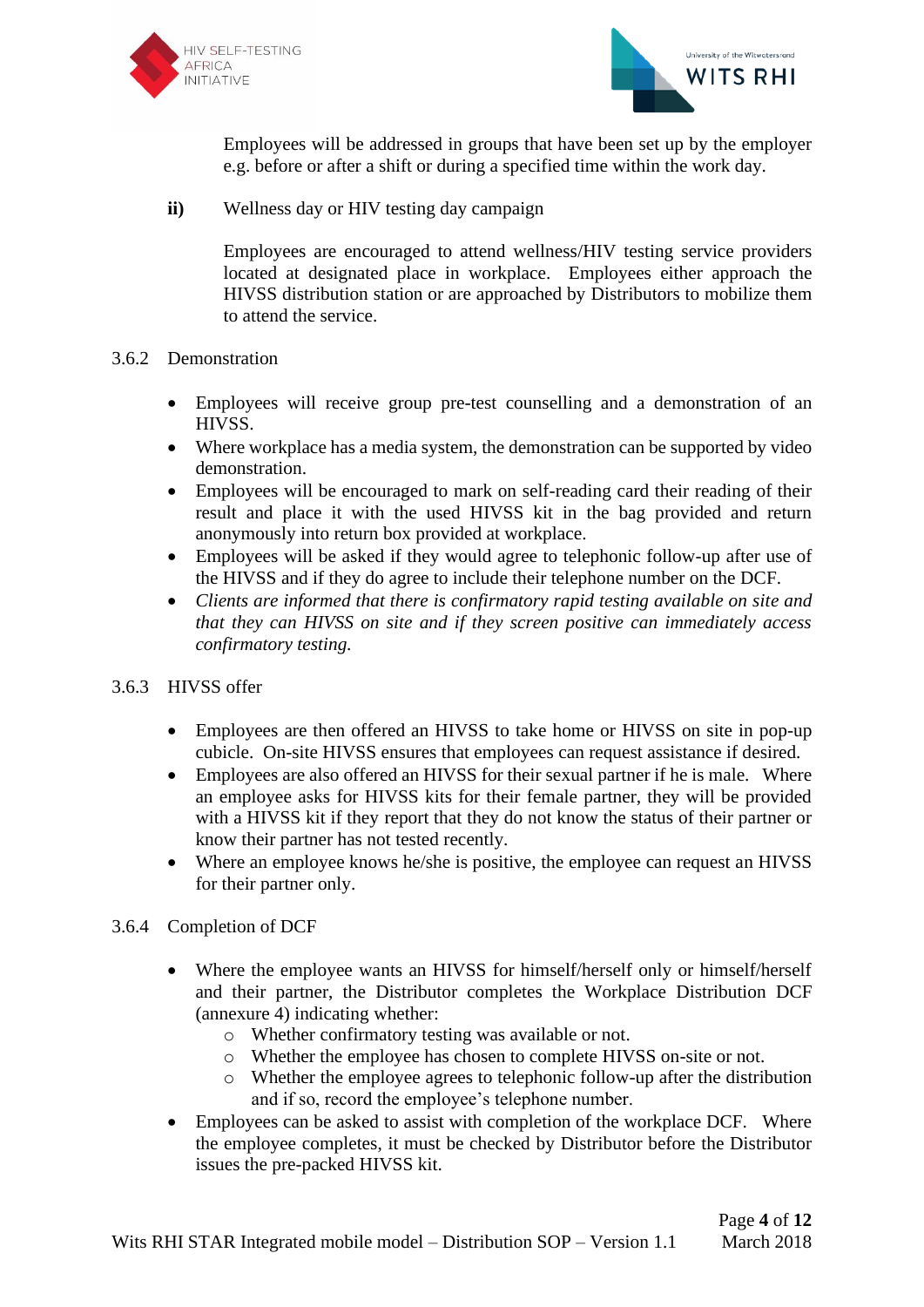



- Where the employee know his/her status and it is positive, the Distributor completes the Partner only HIVSS DCF (Annexure 5) indicating the distribution channel as "Workplace" and workplace sector in "Distribution Channel Type".
- 3.6.5 HIVSS distribution for home use
	- The employees are provided with pre-pack HIVSS take home kits, given IEC materials, reminded that they can call any of the numbers on the referral information in their packs should they require further support and leave the distribution point.
	- The employees are encouraged to bring back their used HIVSS (in anonymous bag) provided) and place in return bin provided at the workplace.
- 3.6.6 HIVSS distribution of on-site use (assisted)
	- Distributor leads employee to pop-up cubicle and offers assistance if required. Distributor explains to employee that after completion of HIVSS the employee needs to:
		- o mark on self-reading card their reading of their result and place in front pouch of disposal bag
		- o place used HIVSS in unnamed disposal bag together with kit packet (for batch number) and seal
		- o give sealed bag to Distributor on exit who feels to check used kit in bag and places in return box.
		- o all other waste disposed of in pop-up cubicle.
	- Distributor sets timer on outside of pop-up cubicle so that client and Distributor are aware of 20 minute count down from start of test.
	- Distributor is available to support any question or confirm employee reading of HIVSS if asked.
- 3.6.7 After completion of on-site HIVSS
	- The Distributor joins employee in cubicle where:
		- o Client is reminded if the client screened positive, they should attend immediate confirmatory HIV rapid testing and is offered support to link the client to confirmatory rapid testing.
		- o Client is reminded if the client screened negative of the 3 month window period.
	- Where client indicates they do not want or need confirmatory rapid testing, they leave the site.
	- Where client requests confirmatory rapid testing, the client is linked to confirmatory testing provided by either:
		- o The workplace wellness clinic/service (including linked GP network)
		- o The closest public sector facility
		- o *Confirmatory testing gazebo on-site:* 
			- This requires further completion of the section on the DCF which *specifically refers to on-site confirmatory testing*
- 3.6.8 Further process for clients after attending confirmatory rapid testing
	- o The workplace wellness clinic/service (including linked GP network)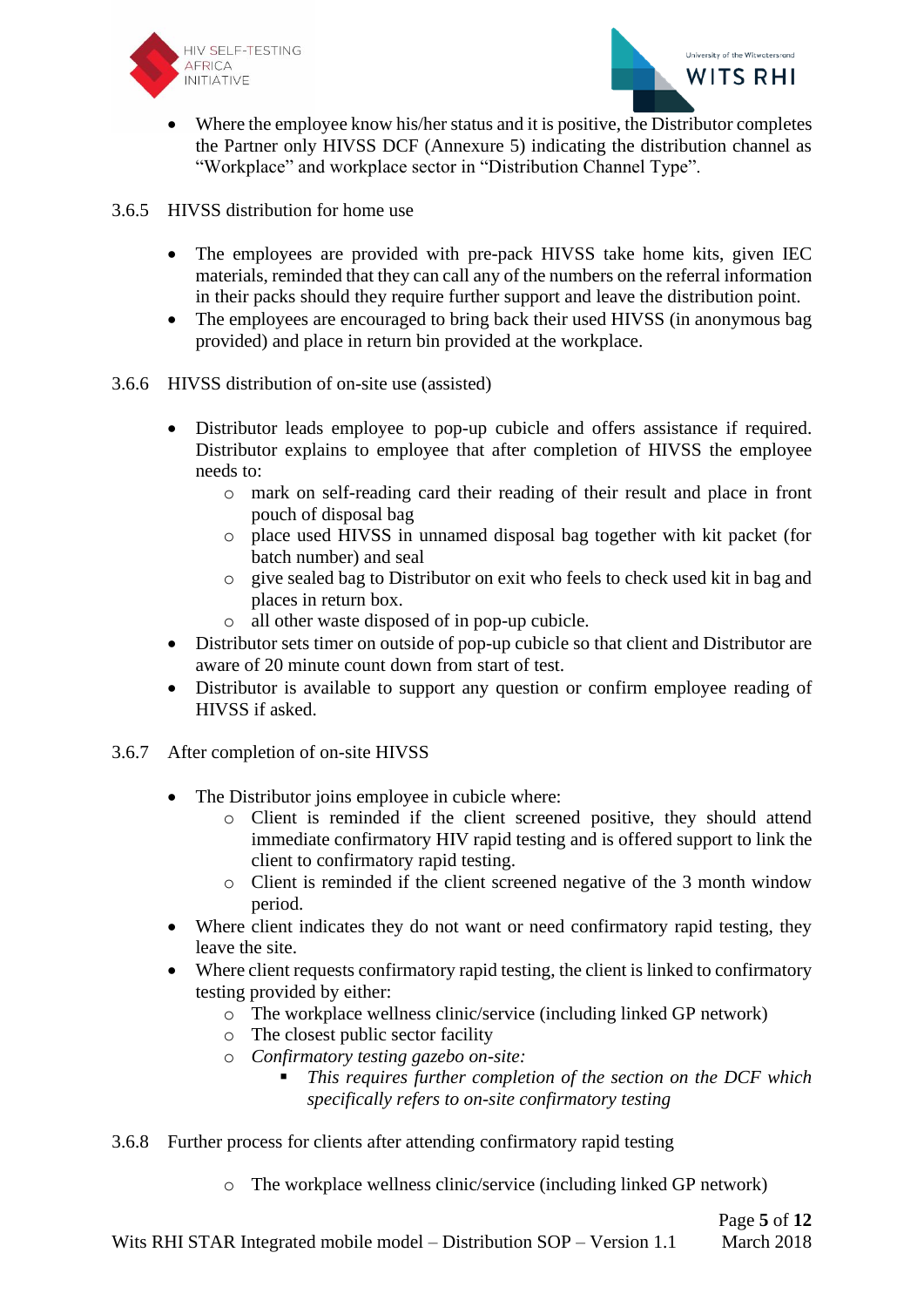



o The closest public sector facility

# **3.7 After distribution:**

# **3.7.1 Equipment and HIVSS kits**

- All equipment taken down, carefully packed in trailer for next day.
- Any broken or missing equipment reported to Sub-contractor person in charge/STAR Field Logistics Officer
- All unused pre-packed HIVSS kits (on site and for home) returned to office and checked back into HIVSS storage

## **3.7.2 Data process:**

- HIVSS on-site used kits are opened and read and compared with self-reading cards.
- These results together with self-reading cards and DCFs are returned to Subcontractor office/STAR field worker supervisor who enters into monthly summary distribution sheet (see detailed M&E plan).

## **3.8 Follow-up procedures for off-site self-screening**

- Employees consenting to telephonic follow-up and providing their telephone number will be contacted 2 weeks after HIVSS distribution and asked:
	- o Do you agree to this telephone follow-up on the use and results of your HIVSS?
	- o Did you use the HIVSS?
	- o If yes, are you willing to share the results of your HIVSS?
	- o If yes and screened positive, have you attended confirmatory testing?
	- o If yes, have you linked to care i.e. have you gone to clinic to prepare and start ART?
	- o If yes, have you initiated ART.
- Where the employee took an HIVSS for her/his partner, the employee will also be asked:
	- o Did your partner use the HIVSS?
	- o If yes, do you know and are you willing to share the results of your partner's HIVSS?
	- o If yes and screened positive, do you know if your partner attended confirmatory testing?
	- o If yes, do you know if your partner linked to care?
	- o If yes, do you know if your partner initiated ART.
- Where the employee indicates that they/partner screened positive but have not gone for confirmatory testing yet:
	- o 2 weeks later call again to follow-up on linkage to confirmatory testing, linkage to care and initiation on ART.
- During all telephonic follow-up, provide support to the employee as needed:
	- o Encouraging use of HIVSS if not used yet
	- o Encouraging and providing assistance to link to confirmatory testing and ART initiation.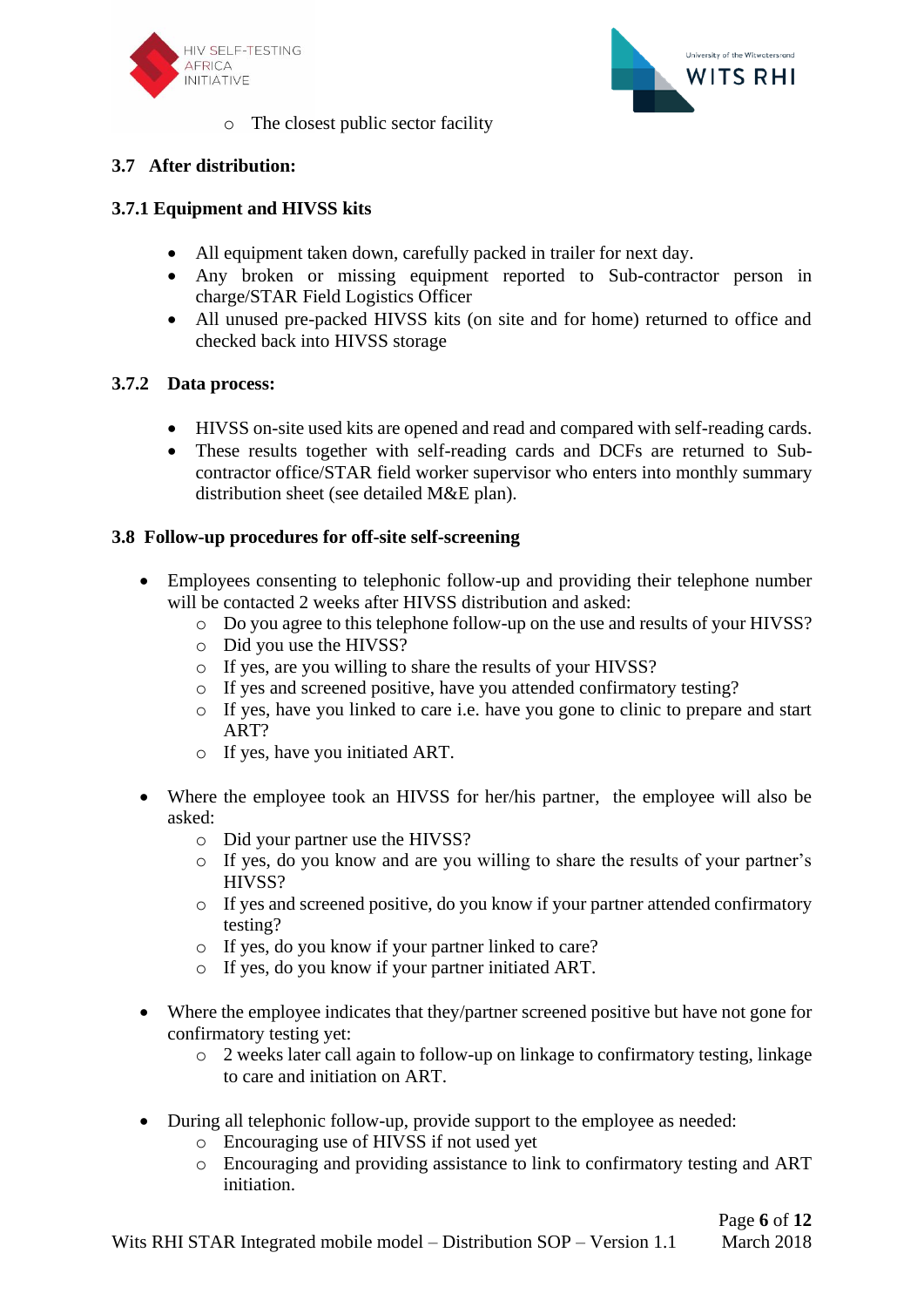



**APPENDIX I – Workplace Distribution Site set-up – no confirmatory testing**

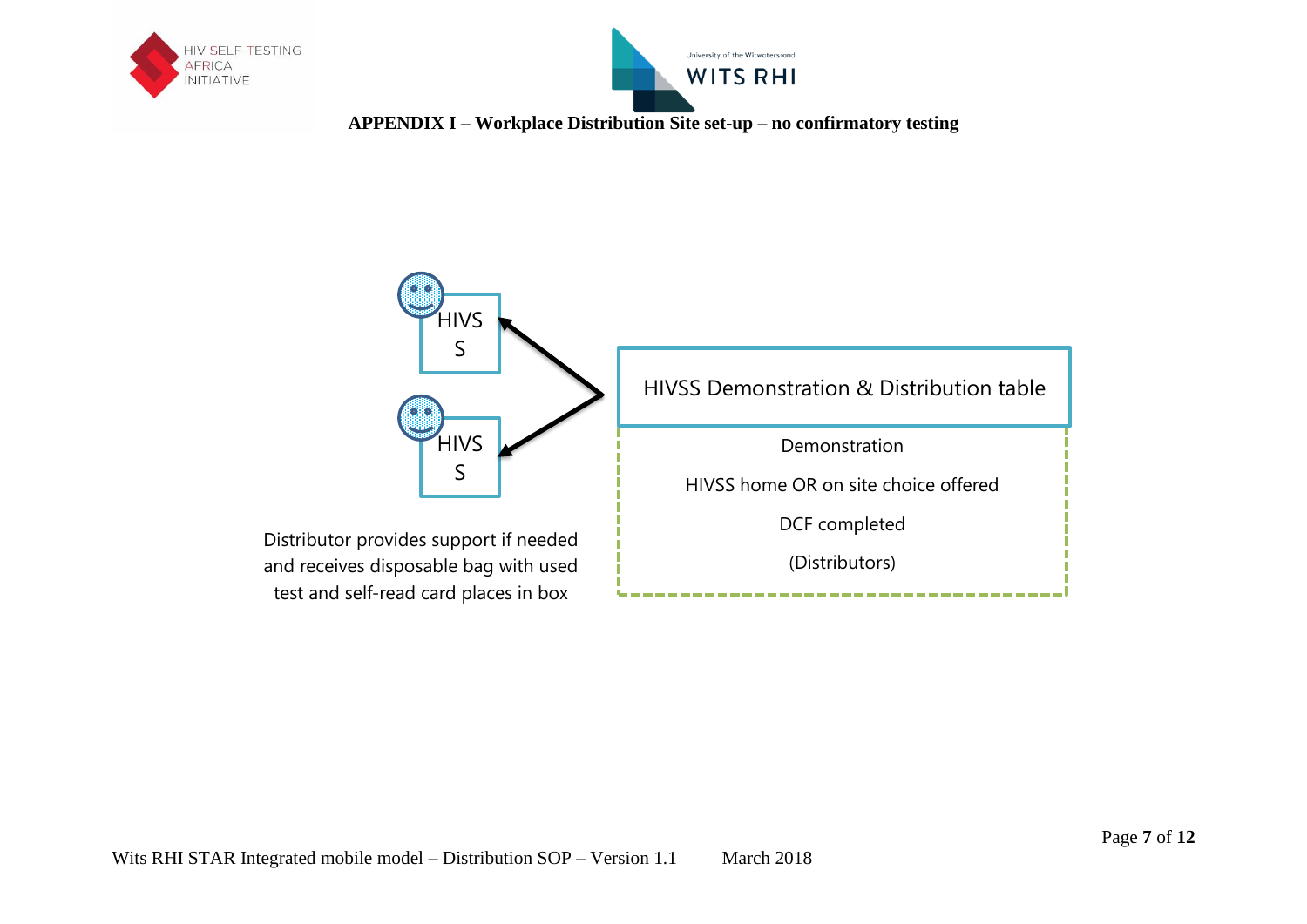





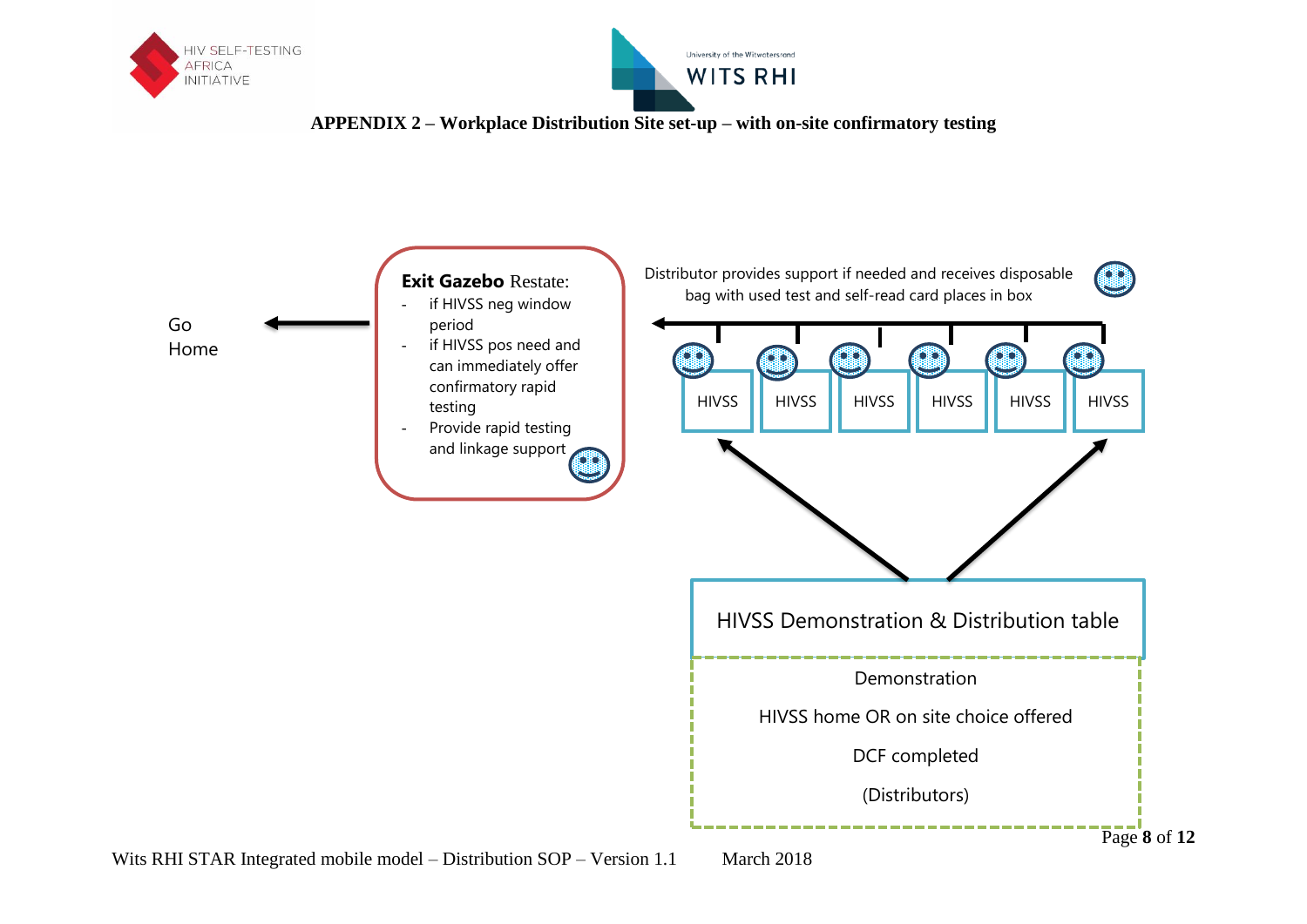

Wits RHI STAR Integrated mobile model – Distribution SOP – Version 1.1 March 2018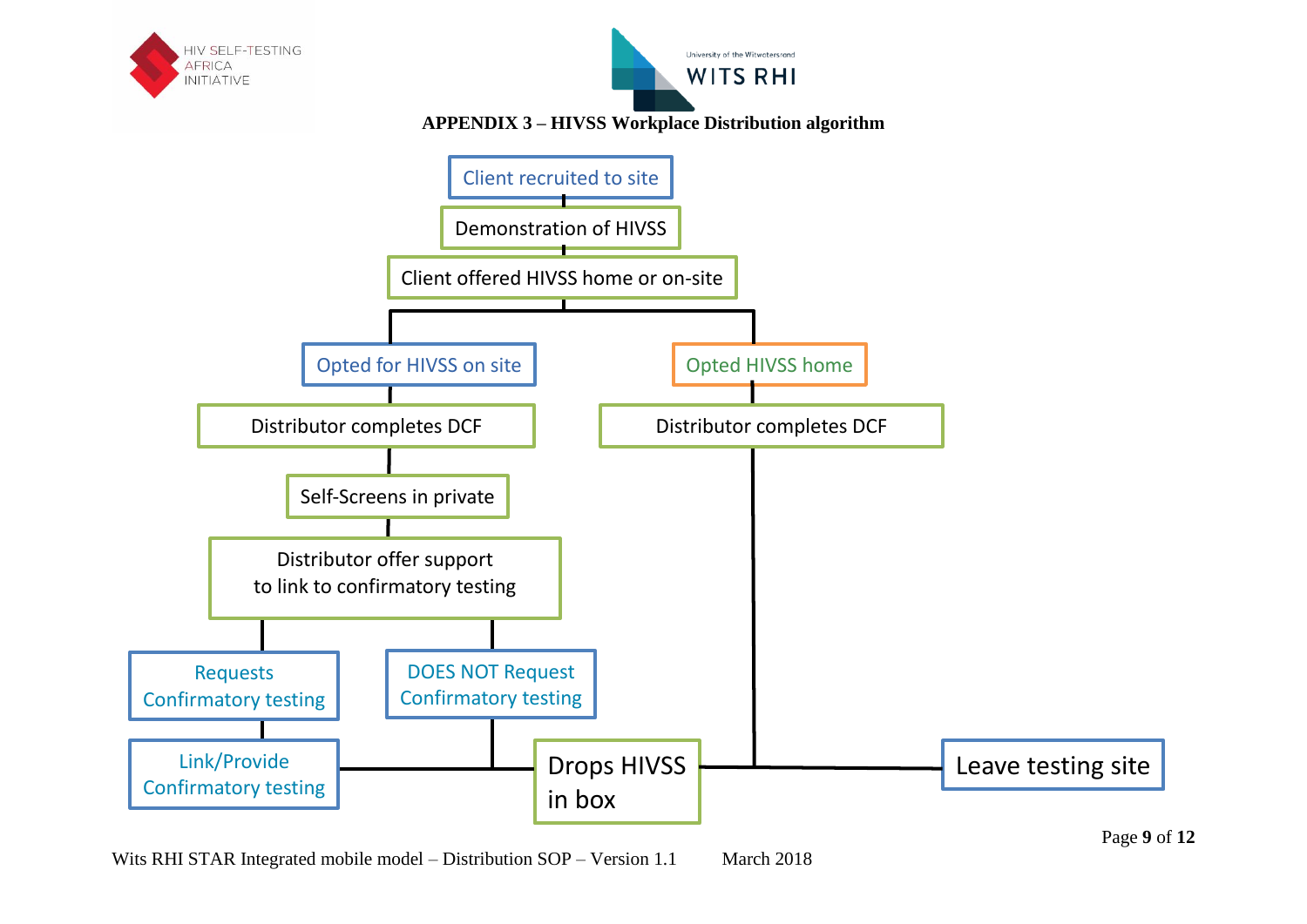| HIV SELF-TESTING<br><b>AFRICA</b><br><b>INITIATIVE</b> | University of the Witwatersrand<br><b>WITS RHI</b><br><b>APPENDIX 4 - Workplace Distribution DCF</b>                           |
|--------------------------------------------------------|--------------------------------------------------------------------------------------------------------------------------------|
|                                                        |                                                                                                                                |
| <b>Workplace distribution</b>                          | With NO confirmatory testing<br>With confirmatory testing                                                                      |
| Workplace name:                                        |                                                                                                                                |
| Distributor name:                                      |                                                                                                                                |
| Date of distribution:                                  | Y<br>M<br>$\mathbb M$<br>Y<br>Y<br>D                                                                                           |
| Workplace type                                         | Construction<br>Farm<br>$\overline{2}$<br>Factory<br>3                                                                         |
|                                                        | 99 Other, specify:<br>5 Mining<br>4<br>Security                                                                                |
| Home township/suburb:                                  |                                                                                                                                |
| Gender:                                                | Transgender<br>Male<br>Female                                                                                                  |
| Age:                                                   | OR<br>years<br>D<br>M<br>M<br>Date of birth:<br>D                                                                              |
| When was the last time you tested for HIV?             | 0-3 months<br>3-12 months<br>More than 12 months<br>3<br>$\overline{2}$<br>Never tested<br>4                                   |
| HIV self-screen demonstration:                         | No<br>Yes<br>$\overline{2}$                                                                                                    |
| HIV self-screen kit for partner:                       | Not applicable $\begin{array}{ c c c c c } \hline 3 & \hline \end{array}$ Not offered<br>$2$ No<br>Yes<br>3<br>(if no partner) |
| If YES:                                                |                                                                                                                                |
| Gender of partner:                                     | Male<br>Transgender<br>Female<br>$\overline{2}$<br>99<br>$\mathbf 1$                                                           |
| Age of partner:                                        | OR<br>Date of birth:<br>years<br>M<br>D<br>M                                                                                   |
| HIV self-screen on site (not taken home)               | $2$ No<br>3 Not offered<br>Yes<br>1                                                                                            |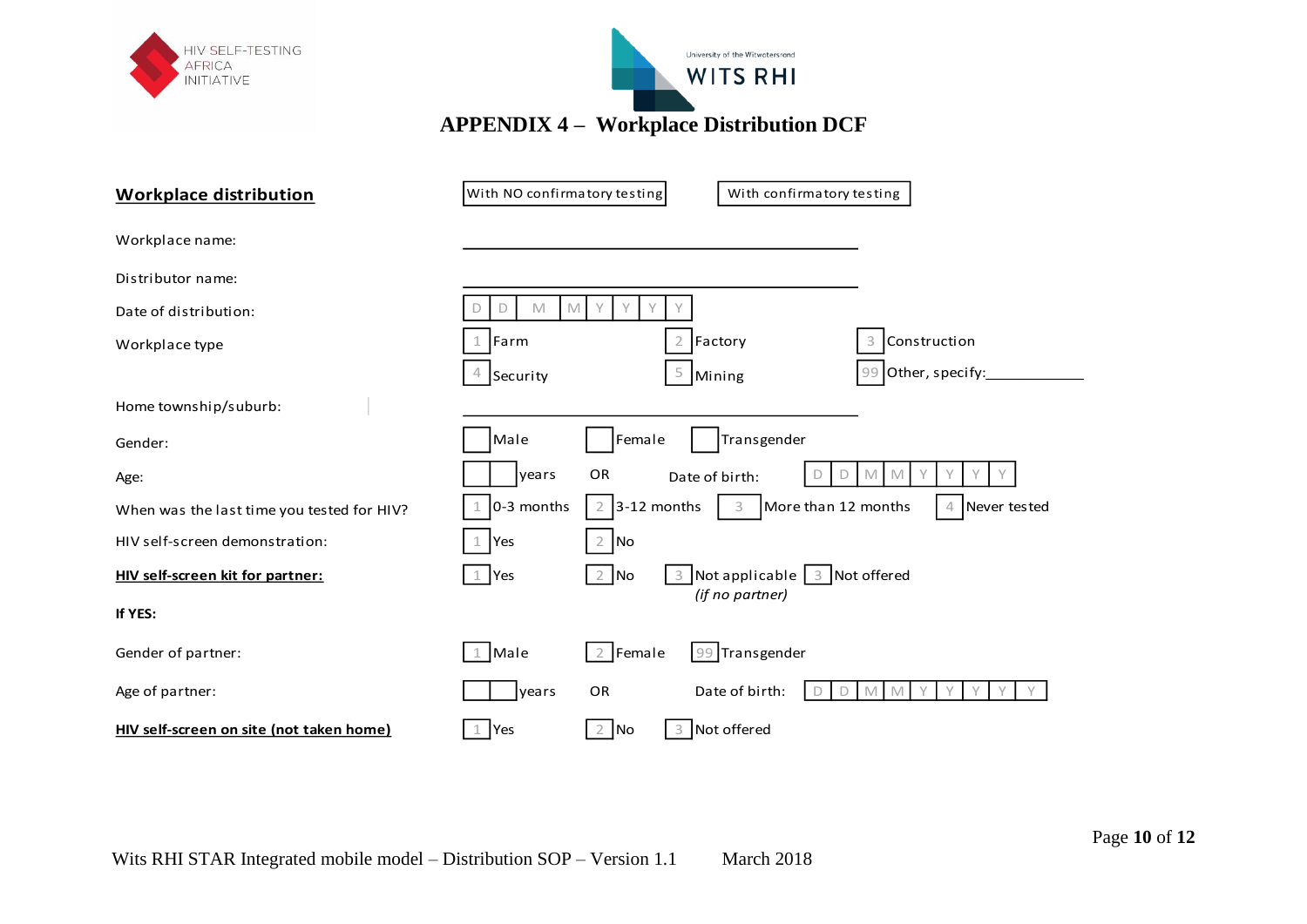